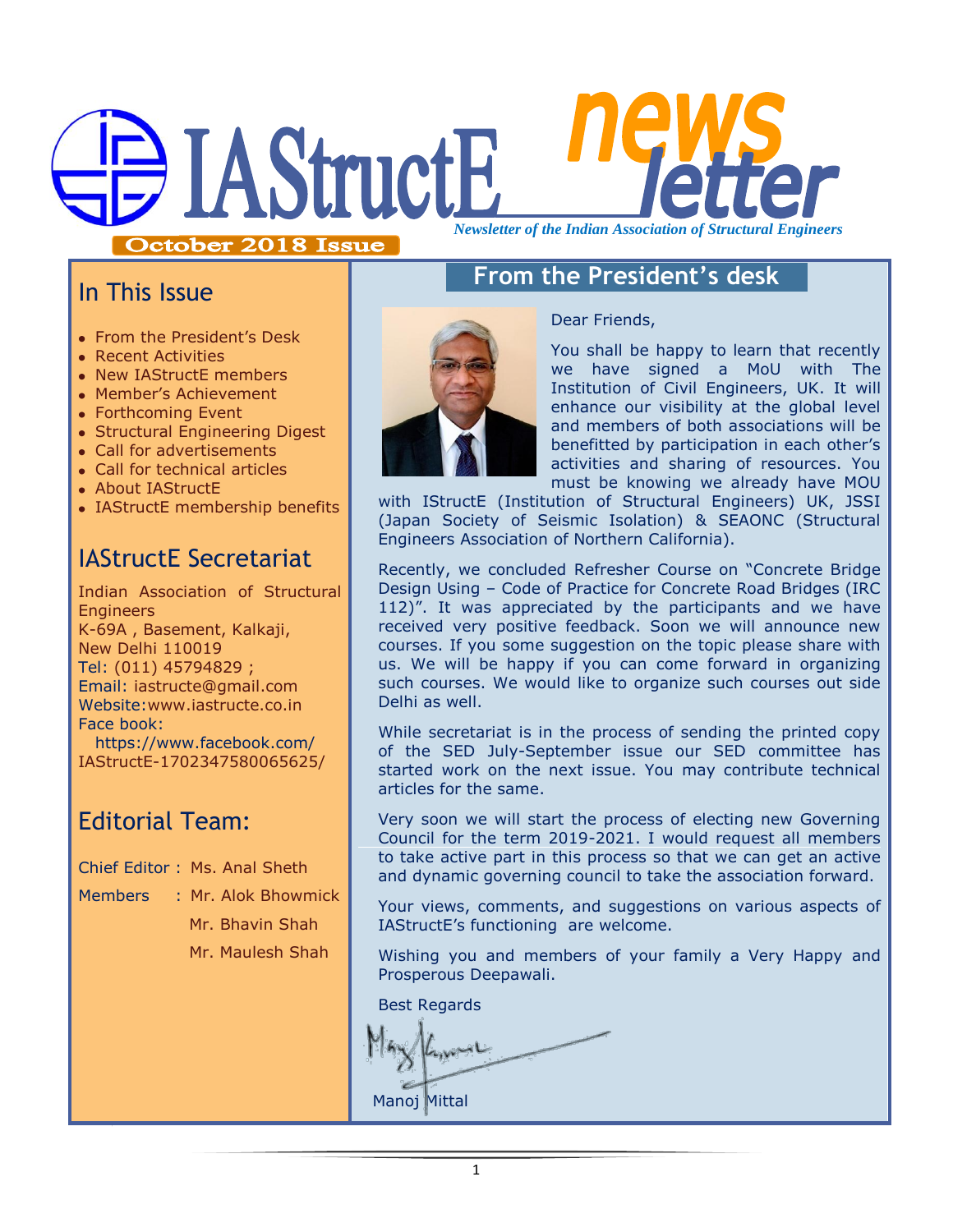## **Recent Activities**

**Refresher Course on "Concrete Bridge Design Using Code of Practice for Concrete Road Bridges (IRC 112)"** 

The Refresher Course was organized from 18th August 2018 to 06 October 2018 at PHD Chamber of Commerce & Industry, New Delhi. This was a 24 Hrs with the lectures held on Saturdays mornings from 9.00 AM to 01.15 PM. It was attended by 62 participants from various organizations. Prof Mahesh Tandon was the Course Coordinator. The course was very well appreciated by all the participant. Lectures were delivered by the following eminent speakers:

- Prof. Mahesh Tandon MD, Tandon Consultants Pvt. Ltd.
- Mr T Viswanathan, Structural Consultant
- Mr Alok Bhowmick, MD, B&S Engg. Consultants Pvt. Ltd.
- Mr Harpreet Singh, Sr. Project Manager, B&S Engg. Consultants Pvt Ltd
- Dr Ajoy Mullick, Concrete Technologist
- Mr J S Pahuja, Sr. Principal Consultant, Tandon Consultants Pvt. Ltd.
- Mr Aditya Sharma, Director, Ramboll India Pvt Ltd
- Mr Navneet Gupta, Principal Consultant, Tandon Consultants Pvt Ltd  $\bullet$
- Mr Akhilesh Gupta, Sr. Design Engineer, B&S Engg. Consultants Pvt Ltd  $\bullet$

The Question Answer & feedback session was organized on 06 October 2018 the last day of lecture It was also attended by President Mr. Manoj Mittal & Mr. Mahendra Raj along with other senior Governing Council members. Mr S K Nirmal, Secretary General, IRC distributed the participation certificate to the delegates.

**SOME GLIMPSES OF THE EVENT**

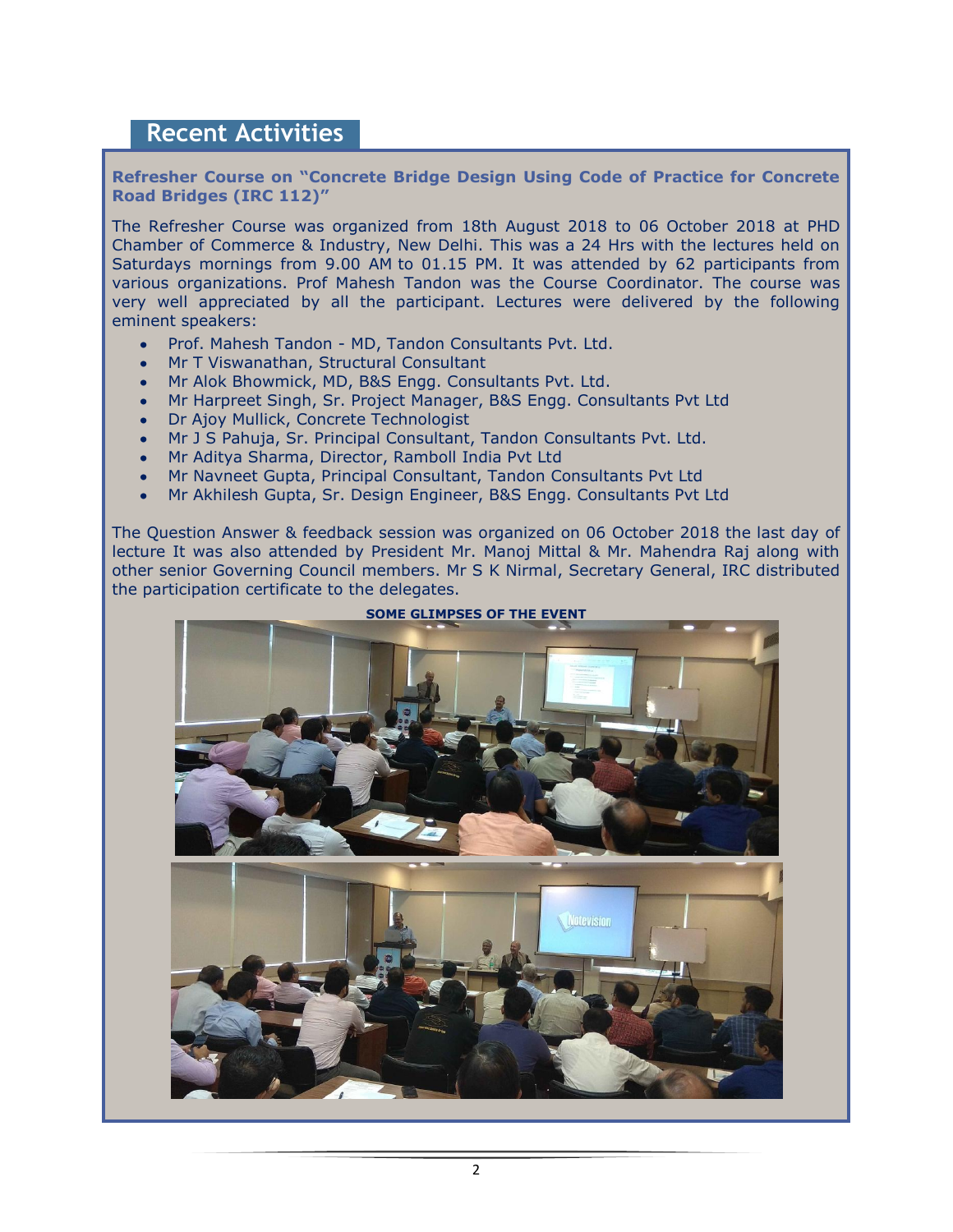

### **Technical Lecture**

A Technical Lecture by Dr Abhay Gupta, Director, Skeleton Consultants Pvt. Ltd and Governing Council member IAStructE on the topic "Wind Tunnel testing for Buildings and Structures" was organized on 25th October 2018 at New Delhi

#### **MoU with International Professional Bodies**

After signing the MoU with IStructE-UK, JSSI (Japan Society of Seismic Isolation) and SEAON (Structural Engineers Association of Northern California) the MoU with The Institution of Civil Engineer UK has also been signed. With this members of both associations will have more opportunity for useful interaction, participation in various activities and sharing of resources.

# New IAStructE Members

| <b>FLLLUW</b><br>Gique Menibers |                                  |                                                                  |          |
|---------------------------------|----------------------------------|------------------------------------------------------------------|----------|
| M/S No                          | <b>Name</b>                      | Designation, Organization                                        | City     |
| $F-437$                         | Mr. Vineet Lochan Gupta          | C.E.O., Save Techno Engineers                                    | Gurgaon  |
| $F-438$                         | Mr. Abhijeet Manohar<br>Kulkarni | Associate Director, Ramboll Middle<br>East                       | Dubai    |
| $F-439$                         | Dr Prakash S. Pajgade            | Professor, Prof. Ram Meghe<br>Institute of Technology & Research | Amravati |

## FELLOW" Grade Members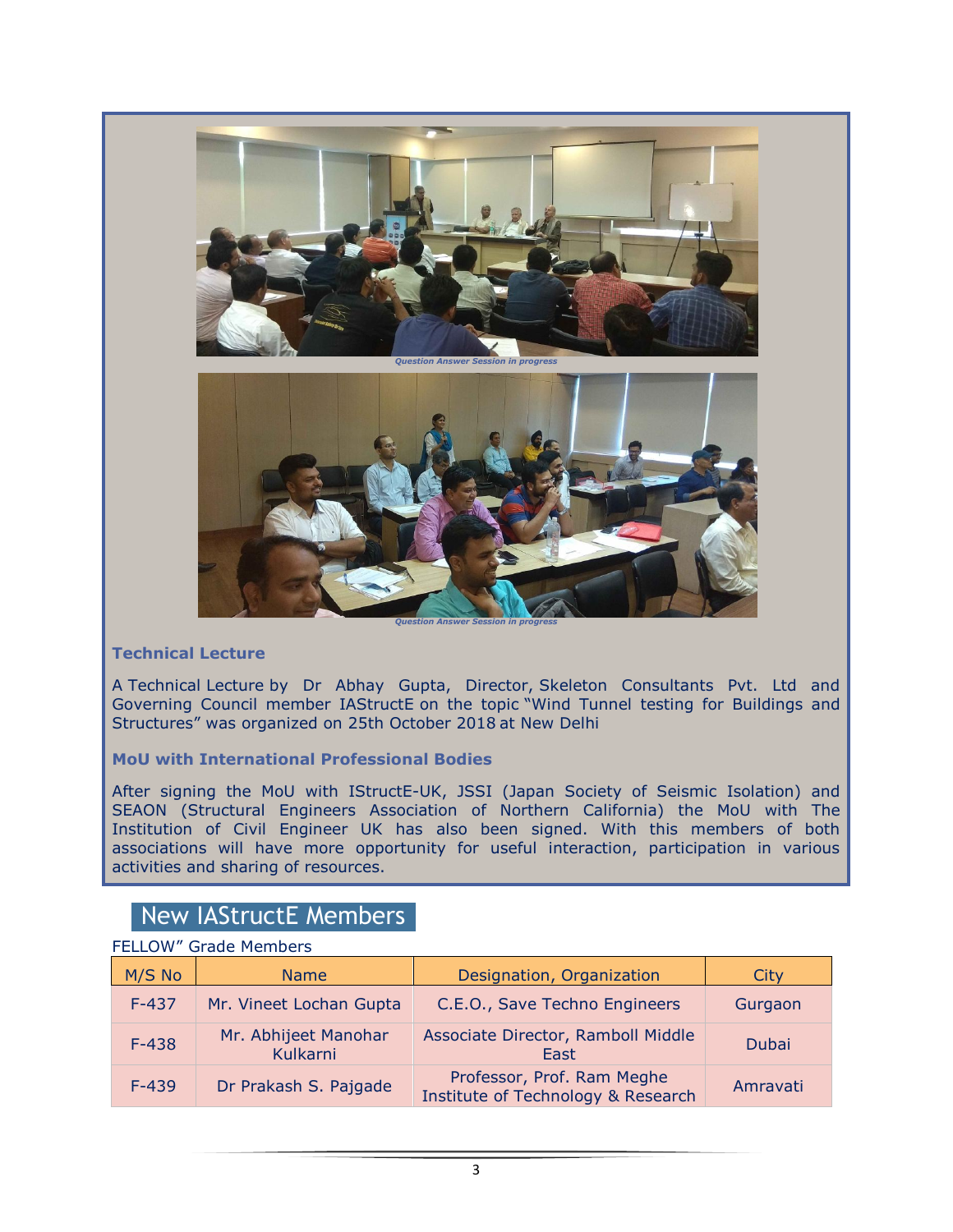## Member's Achievement

#### **Mr Alok Bhowmick, Honorary Secretary IAStructE conferred with 24th S B Joshi Memorial Award (Smruti Puraskar) for Excellence in Bridge and Structural Engineering**

Recognizing his commendable work and invaluable contribution in the field of bridge and structural engineering, the Alumni Association of College of Engineering, Pune felicitated Mr Bhowmick on 12<sup>th</sup> October 2018 and conferred this prestigious award to him. He is the  $24<sup>th</sup>$ recipient of this award. The S B Joshi awards instituted by the alumni association of College of Engineering, Pune in 1995. It is conferred every year, since 1995, to the person who has contributed immensely to the Indian Construction Industry. The 1st



recipient of this award was Mr E Sreedharan in the year 1995.

Mr Alok Bhowmick is the Managing Director of B&S Engineering Consultants Pvt. Ltd. He is an active member of several professional association and code committees. He has written over 50 technical papers in Indian as well as International journals. He is presently the Honorary Secretary of Indian Association of Structural Engineers, India; Vice Chairmen of Indian National Group of IABSE, Chairman, editorial board of the quarterly journal published by ING-IABSE and a Governing Council member of CEAI

## Forthcoming Event

#### **Structural Engineering Seminar Series by IAStructE, Gujarat State Center**

The Indian Association of Structural Engineers, Gujarat State Center and the Faculty of Technology, CEPT University, Ahmedabad are organizing a series of seminars in structural engineering from 7-11 Dec 2018. The seminar will cover various themes such as advanced analysis in earthquake engineering (microzonation studies, push-over analysis, fragility analysis), design of bridges (case studies of recently designed bridges, example design of bridge super structure and sub structure, implications of the recently revised IRC SP 114:2018 on design), design of tall buildings (challenges, overview of design and construction aspects) and shell structures (Form, geometry and mechanics, computer aided analysis of shells, form finding techniques, roboweb, design and assembly of free standing shell). A series on Integrated practices has also been organized that will discuss the long associated interface of structural engineering with Architecture, Construction and utilities engineering. A special session covering the requirements, role, responsibilities and regulations associated with professional engineering licensing is USA has also been organized. The sessions will be delivered by academicians, scientists, experts and professionals from CEPT University, Institute of Seismological Research, Roads and Buildings Department of Govt. of Gujarat, Council of tall buildings and urban habitats and other professional agencies and consultancies. The event will also showcase exhibition of student projects, historical developments and great achievements in the themes to be covered. The seminar series may be of interest to structural engineering students, professionals and academicians. The seminars are free but registration is mandatory for logistical reasons. For registration and details, interested may contact by email [anal@cept.ac.in.](mailto:anal@cept.ac.in)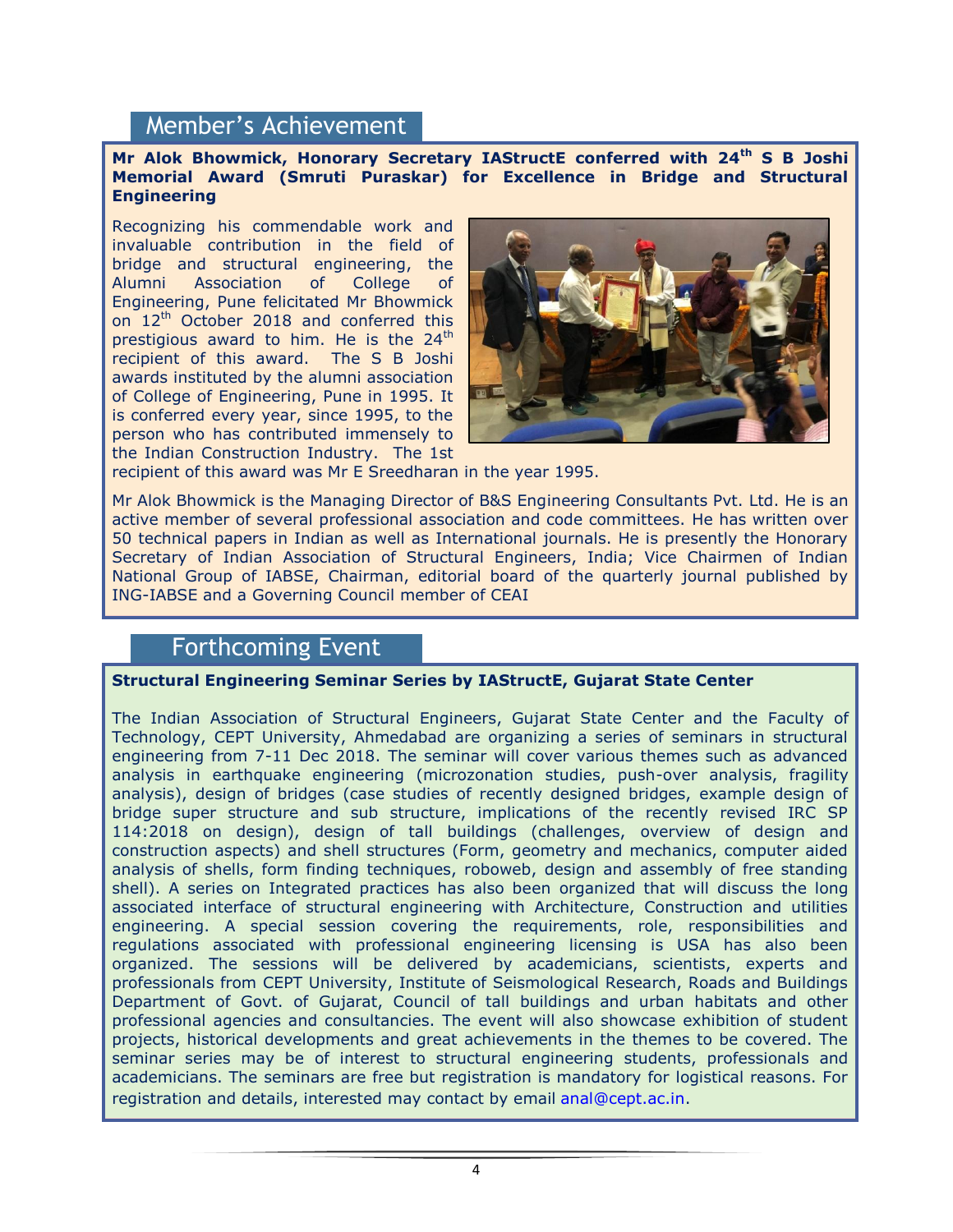# Structural Engineering Digest

The technical articles, research reports, project report, case studies etc. on a topic of relevant to Structural Engineering are invited for future issues of Structural Engineering Digest (SED). The article, along with the photograph (JPEG) and brief resume of the Author may be sent to the Secretariat at [iastructe@gmail.com.](mailto:iastructe@gmail.com)

# **Call for advertisements**

Advertisement sponsorship for the IAStructE Newsletter is invited. For advertisement opportunities, please contact the IAStructE Secretariat.

# **Call For Technical Article(s)**

Selected technical article(s) will be published henceforth in the IAStructE Newsletter. High quality technical articles, project reports, research work and case studies are invited for the purpose of knowledge sharing among structural engineering fraternity.

# ABOUT IAStructE

Indian Association of Structural Engineers (IAStructE) is the national apex body of structural engineers in India established with the objective to cater to the overall professional needs of structural engineers. The association has become the source of expertise and information concerning all issues that involve structural engineering and public safety within the built environment. It has no commercial aim or objective. IAStructE is purely a professional learned society with the prime objective of supporting and protecting the profession of structural engineering by upholding professional standards and acting as a mouthpiece for structural engineers. IAStructE endeavors to ensure that its members develop the necessary skill in structural engineering and work to the highest standards by maintaining a commitment to professional ethics and standards within structural engineering. IAStructE strives for continued technical excellence; advancing safety and innovation across the built environment. It also strives to make available to the Government, Public Sector and Private Sector - a credible source of well qualified and experienced Structural Engineers. A nationwide database of Structural Engineers has been compiled and is being constantly updated. IAStructE undertakes a broad range of technical activities which are aimed at information sharing and capacity building. The association provides opportunity for all the members to develop various skills in structural engineering and helps members to be at the forefront of structural engineering practice. Towards achievement of its aims and objectives, IAStructE is engaged in organizing the following: CPD Courses for Professionals at all levels Refresher Courses for Fresh Graduate Engineers, Student"s orientation program, Seminars/Workshops, Technical Lectures by Experts, Technical Discussions on Contentious Issues. IAStructE is currently operating from four regional centers. These regional centers located in the Eastern, Western, Northern and Southern parts of the country effectively cater to the professional needs of members residing/practicing all over the country.